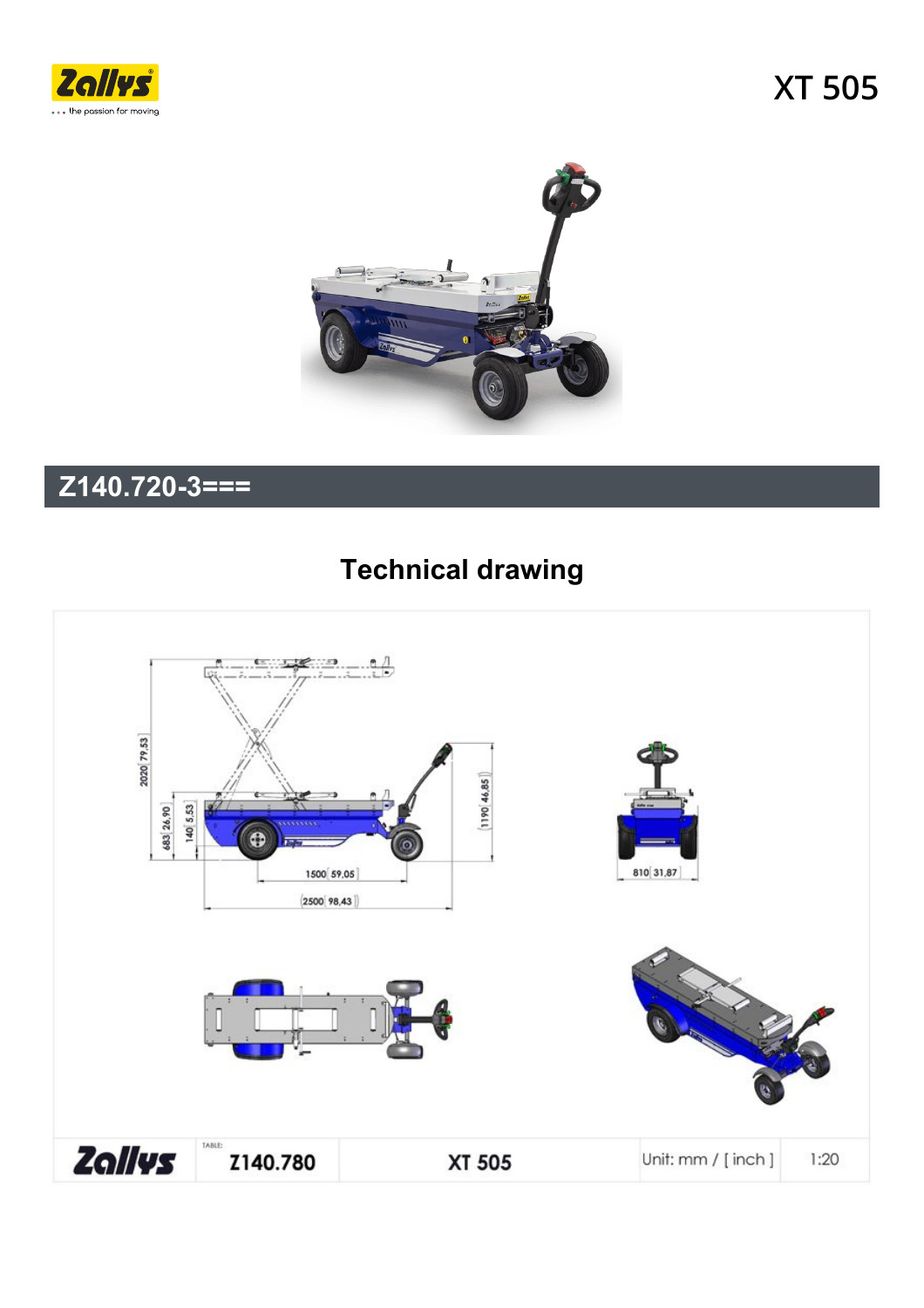

## **Technical data**

#### 1. Characteristics

|      | Réf.no. Description  | U.M. | <b>Valeur</b>  |
|------|----------------------|------|----------------|
| 1.01 | Model number         |      | $Z140.720-3==$ |
| 1.02 | Model name           |      | XT 505         |
| 1.03 | Manufacturer         |      | Zallys         |
| 1.04 | Operator             |      | Pedestrian     |
| 1.05 | Power unit           |      | Electric       |
| 1.07 | CE certification     |      |                |
| 1.08 | <b>Plant tension</b> | V    | 24             |
| 1.09 | Nominal power        | kW   | 1,00           |

#### 1. Frame characteristics

|      | Réf.no. Description                                     | <b>U.M.</b> | <b>Valeur</b>    |
|------|---------------------------------------------------------|-------------|------------------|
| 1.80 | Frame made of                                           |             | Steel            |
|      | 1.82 Anti-Corrosion Treatment (on customer demand only) |             | Cataphoresis     |
| 1.83 | <b>Frame treatment</b>                                  |             | Polyester powder |
|      |                                                         |             | coating          |

## 2. Safety data

|      | <b>Réf.no. Description</b>                               | U.M.             | <b>Valeur</b>            |
|------|----------------------------------------------------------|------------------|--------------------------|
| 2.01 | Dead man safety system                                   |                  | Sensor on tiller head    |
| 2.02 | Emergency reverse button                                 |                  | On tiller head           |
| 2.03 | Emergency stop device                                    |                  | Emergency stop button    |
| 2.04 | Creep speed device                                       |                  | Button on tillerhead     |
| 2.06 | Power supply disconnection device / Emergency stop       |                  | Detachable power         |
|      |                                                          |                  | connector                |
| 2.10 | Acoustic signaling                                       |                  | Electric horn            |
| 2.11 | Drive controls                                           |                  | Maintained action switch |
| 2.12 | Ground drive controls not in use when platform is raised |                  | <b>Disabled</b>          |
| 2.14 | Emergency descent/ascent manual device                   |                  | Manual                   |
| 2.18 | Devices for securing cargo                               |                  | Safety straps with       |
|      |                                                          |                  | ratchet                  |
| 2.20 | Handarm vibration                                        | m/s <sup>2</sup> | 2,5                      |
| 2.22 | Noise level at operator's ears                           | dB               | < 70                     |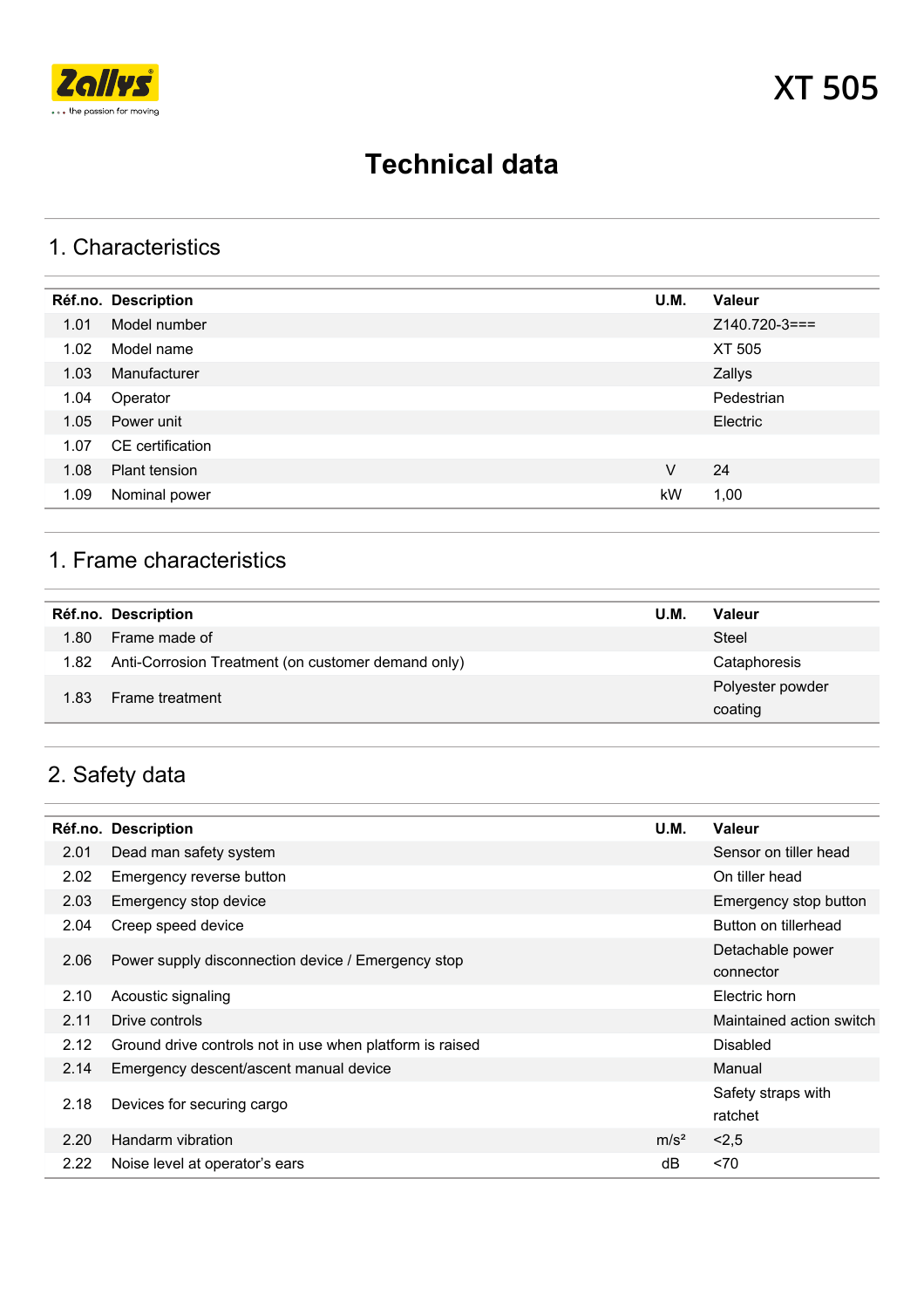

#### 3. Performances

|      | Réf.no. Description                              | U.M. | Valeur |
|------|--------------------------------------------------|------|--------|
| 3.01 | Max. forward speed                               | km/h | 5,0    |
| 3.04 | Max. backward speed                              | km/h | 5,0    |
| 3.11 | Max.load capacity on flat ground                 | kg   | 350    |
| 3.27 | Max.slope without load                           | %    | 20     |
| 3.39 | Stopping distance in deceleration (without load) | m    | 1,1    |
|      |                                                  |      |        |

## 3. Technical data of hydraulic tilting system

| Réf.no. Description | <b>U.M.</b> | <b>Valeur</b> |
|---------------------|-------------|---------------|
| 3.80 System voltage | v           | 24            |
| 3.82 Oil type       |             | ISO VG 46     |
|                     |             |               |

#### 4. Drive controls

| Réf.no. Description        | U.M. | Valeur          |
|----------------------------|------|-----------------|
| 4.01 Type of control       |      | Tillerhead      |
| 4.02 Type of start control |      | Butterfly lever |

#### 5. Standard battery specifications

|      | Réf.no. Description    | U.M. | Valeur                          |
|------|------------------------|------|---------------------------------|
| 5.01 | <b>Batteries</b>       |      | 2                               |
| 5.02 | <b>Batteries type</b>  |      | Traction lead acid<br>batteries |
| 5.03 | <b>Battery voltage</b> | V    | 12                              |
| 5.04 | Nominal Capacity 5 h   | Ah   | 72                              |
| 5.05 | Nominal Capacity 20 h  | Ah   | 96                              |
| 5.06 | Weight of each battery | kg   | 25                              |

## 5. Optional battery specifications

|      | Réf.no. Description    | U.M. | <b>Valeur</b>                 |
|------|------------------------|------|-------------------------------|
| 5.11 | <b>Batteries</b> pcs   |      | 2                             |
| 5.12 | <b>Batteries type</b>  |      | <b>Traction AGM batteries</b> |
| 5.13 | Battery voltage        | V    | 12                            |
| 5.14 | Nominal Capacity 5/h   | Ah   | 50                            |
| 5.15 | Nominal Capacity 20/h  | Ah   | 70                            |
| 5.16 | Weight of each battery | kg   | 22                            |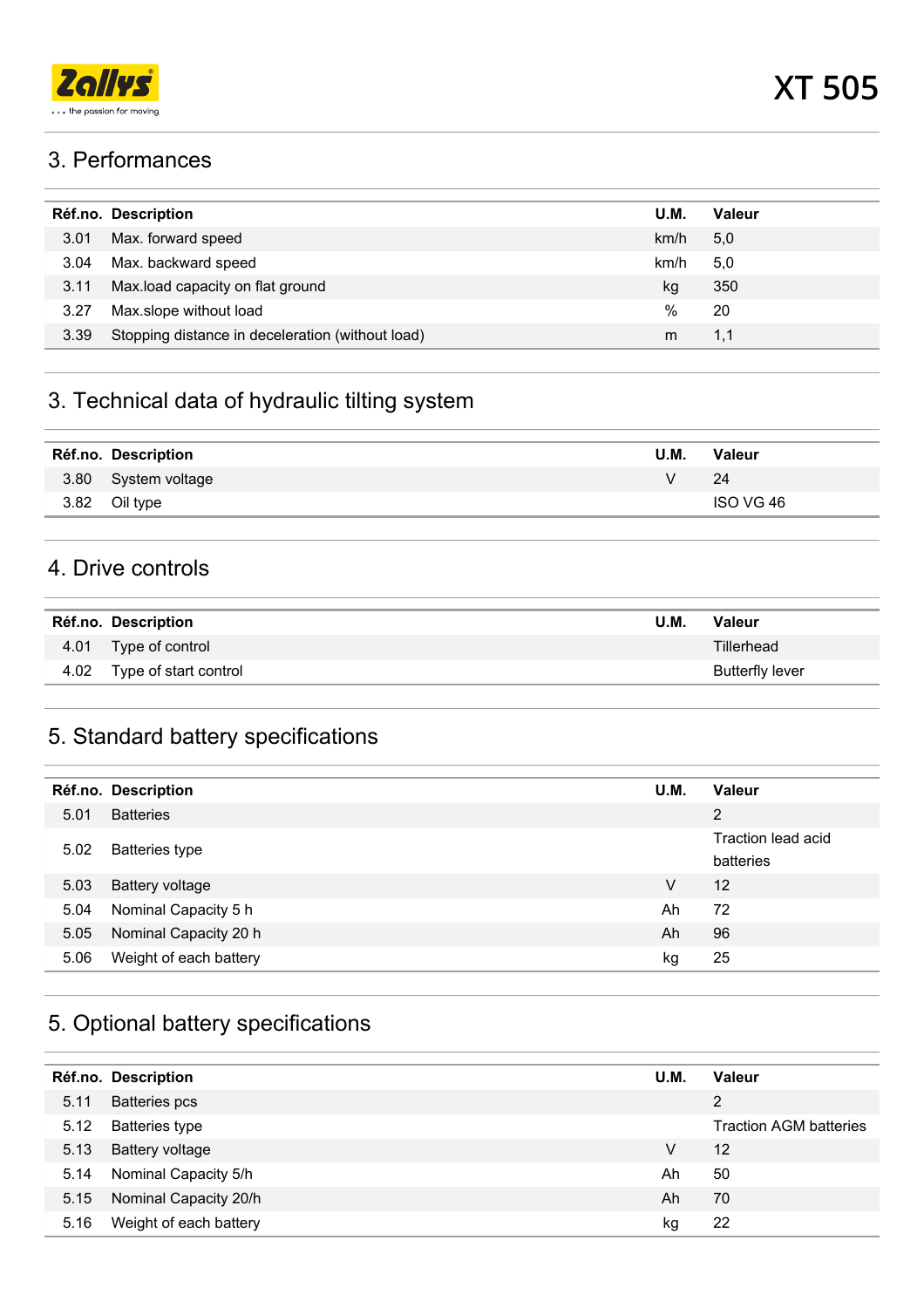

## 5. Optional battery specifications

|      | Réf.no. Description    | U.M. | <b>Valeur</b>                   |
|------|------------------------|------|---------------------------------|
| 5.21 | <b>Batteries</b>       |      | 2                               |
| 5.22 | <b>Batteries type</b>  |      | Traction lead acid<br>batteries |
| 5.23 | <b>Battery voltage</b> | v    | 12                              |
| 5.24 | Nominal Capacity k5    | Ah   | 126                             |
| 5.25 | Nominal Capacity k20   | Ah   | 167                             |
| 5.26 | Weight of each battery | kg   | 40                              |

## 6. Technical data of standard charger

|        | Réf.no. Description                            | U.M.         | Valeur                       |
|--------|------------------------------------------------|--------------|------------------------------|
| 6.01   | <b>Battery charger</b>                         |              | External - high<br>frequency |
| 6.02   | Input voltage                                  | V            | 230                          |
| 6.03   | Input Frequency                                | Hz           | $50 - 60$                    |
| 6.04   | battery charger voltage type                   |              | Monophase                    |
| 6.05   | Battery charger capacity                       | Ah           | 12                           |
| 6.06   | Power consumption during complete charge cycle | kWh          | $\overline{2}$               |
| 6.07   | Operating temperature                          | $^{\circ}$ C | $-20/140$                    |
| 6.08   | Operation display                              |              | Led                          |
| 6.09   | Input fuse                                     | $\mathsf{A}$ | $5\phantom{.}$               |
| 6.10   | Cooling system                                 |              | Ventilation cooling          |
| 6.11   | IP degrees of protection                       |              | <b>IP20</b>                  |
| 6.12.1 | Width                                          | mm           | 95                           |
|        | 6.12.2 Length                                  | mm           | 185                          |
|        | 6.12.3 Height                                  | mm           | 55                           |

## 6. Optional charger specifications

|      | Réf.no. Description                                                      | U.M. | Valeur |
|------|--------------------------------------------------------------------------|------|--------|
| 6.14 | Charger suitable for AGM batteries of                                    | А    | 50/70  |
| 6.15 | <b>Battery Charger Capacity</b>                                          | Ah.  | 8      |
| 6.18 | Power consumption during complete charge cycle                           | kWh  | 2      |
| 6.19 | ** for all other details please refer to standard charger specifications |      |        |
|      |                                                                          |      |        |

#### 7. Drive motor

| Réf.no. Description | U.M. | <b>Valeur</b> |
|---------------------|------|---------------|
| 7.02 Motor code no. |      | M512.013      |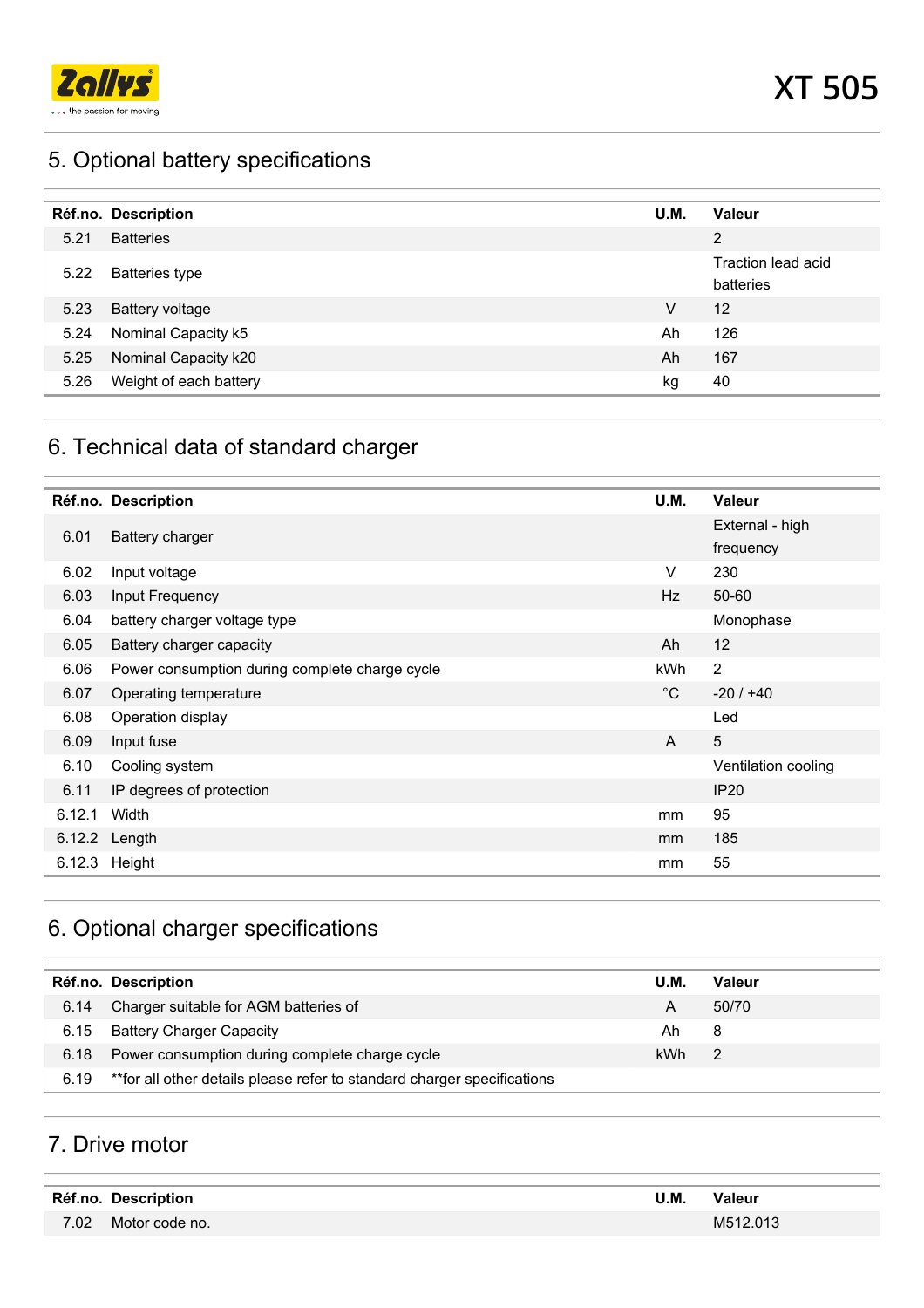

# **XT 505**

|      | Réf.no. Description | U.M. | Valeur         |
|------|---------------------|------|----------------|
| 7.03 | Engine              |      | Electric       |
| 7.04 | Electricity         |      | Direct current |
| 7.05 | Engine voltage      | V    | 24             |
| 7.06 | Rating (S2 - 5')    | kW   | 1              |
| 7.15 | Maximum peak power  | kW   | 2.20           |
|      |                     |      |                |

#### 8. Generic technical data

|      | Réf.no. Description      | U.M. | Valeur                            |
|------|--------------------------|------|-----------------------------------|
| 8.01 | Transmission system      |      | Mechanical                        |
| 8.02 | Transmission lubrication |      | In oil bath                       |
| 8.03 | Gear reduction           |      | 1:32                              |
| 8.06 | Service brake            |      | Electronic                        |
| 8.08 | Parking brake            |      | Electro-Mechanical                |
| 8.11 | Platform lifting system  |      | Electro-hydraulic                 |
| 8.21 | Standard equipment       |      | Rotating platform with<br>rollers |

## 9. Weight

|      | Réf.no. Description                       | <b>U.M.</b> | Valeur |
|------|-------------------------------------------|-------------|--------|
| 9.01 | Weight without batteries                  | kg          | 291    |
| 9.08 | Weight incl. 72/96A lead acid batteries   | kg          | 341    |
| 9.09 | Weight incl. 50/70A AGM batteries         | kg          | 335    |
| 9.13 | Weight incl. 126/167A lead acid batteries | kq          | 371    |

#### 10. Dimensions

|       | Réf.no. Description                                          | U.M. | Valeur |
|-------|--------------------------------------------------------------|------|--------|
| 10.01 | Length                                                       | mm   | 2.500  |
| 10.02 | Width                                                        | mm   | 810    |
|       | 10.03 Height of start control                                | mm   | 1.190  |
|       | 10.11.1 lifting height max                                   | mm   | 2.020  |
|       | 10.11.2 lifting height min                                   | mm   | 682    |
| 10.14 | Wheelbase                                                    | mm   | 1.500  |
|       | 10.15 Turning circle                                         | mm   | 5.200  |
|       | 10.16 * with tiller in vertical position                     |      |        |
|       | 10.50 ** For further details please click on technical draws |      |        |

#### 11. Standard wheels